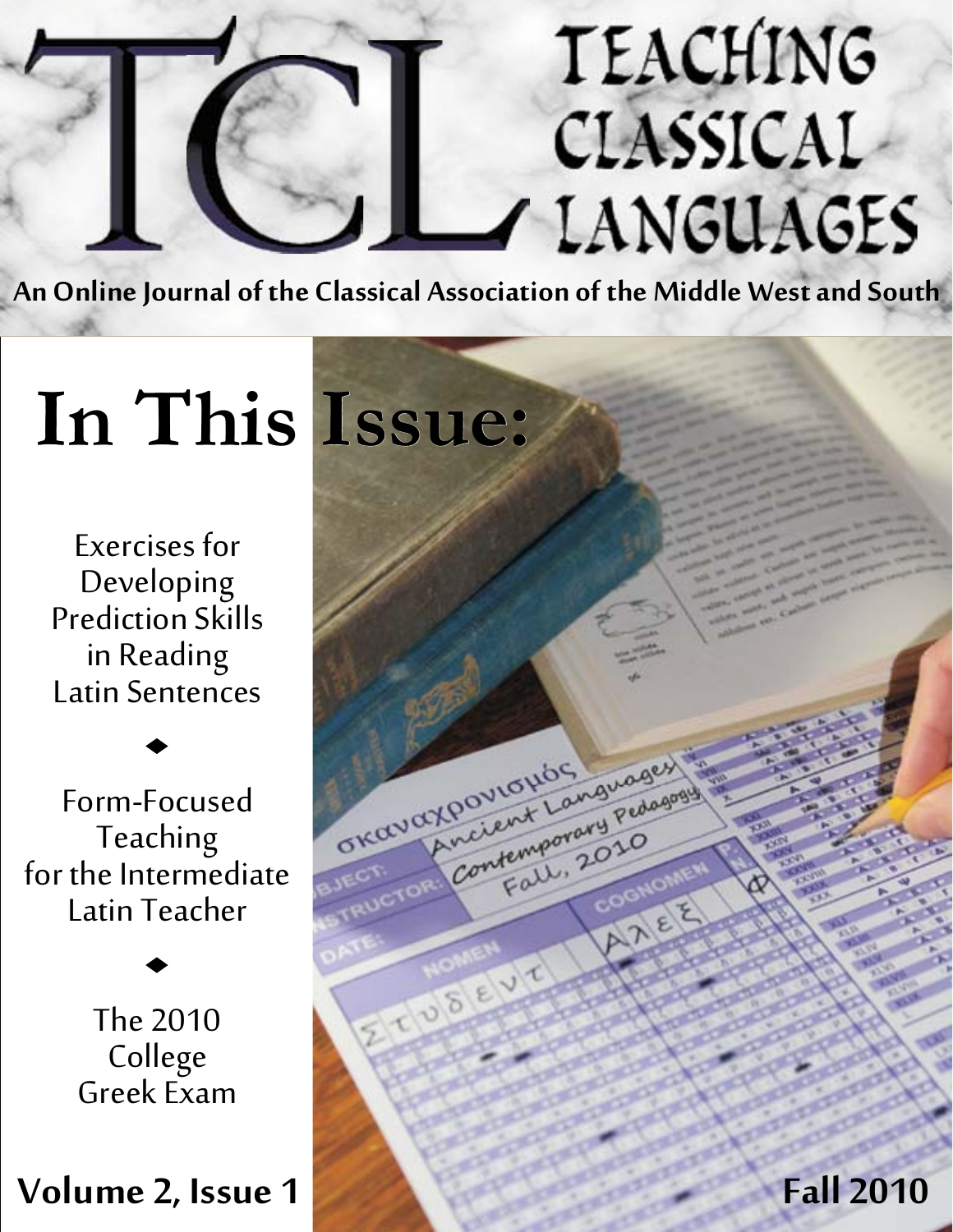ii

# **Table of Contents**

| Editor's Introduction                                                                        | 111 |
|----------------------------------------------------------------------------------------------|-----|
| Exercises for Developing Prediction Skills in Reading Latin Sentences<br>Rebecca R. Harrison |     |
| Form-Focused Teaching for the Intermediate Latin Teacher<br>Peter Anderson and Mark Beckwith | 31  |
| The 2010 College Greek Exam<br>Albert Watanabe                                               | 53  |

Cover illustration by Meghan Yamanishi; photograph by David and Meghan Yamanishi.

#### **Editorial Board**

| <b>Edward Gaffney</b> | Montgomery Bell Academy, Nashville, Tennessee                |
|-----------------------|--------------------------------------------------------------|
| Carin M.C. Green      | Classics, University of Iowa                                 |
| Dexter Hoyos          | Classics & Ancient History, University of Sydney (Australia) |
| <b>Ginny Lindzey</b>  | Dripping Springs High School, Dripping Springs, Texas        |
| Sherwin D. Little     | Indian Hill High School, Cincinnati, Ohio                    |
| Daniel V. McCaffrey   | Classics, Randolph-Macon College                             |
| Rose Williams         | Emerita, Abilene Public Schools, McMurry University          |

#### **Editor**

John Gruber-Miller, Classical and Modern Languages, Cornell College 600 First St SW, Mount Vernon, IA 52314 [jgruber-miller@cornellcollege.edu](mailto:jgruber-miller@cornellcollege.edu)

#### **Assistant Editor**

Meghan Yamanishi [myamanishi@cornellcollege.edu](mailto:myamanishi@cornellcollege.edu)

> *Teaching Classical Languages* welcome articles offering innovative practice and methods, advocating new theoretical approaches, or reporting on empirical research in teaching and learning Latin and Greek.

Guidelines for submission may be found at [http://www.tcl.camws.org/guidelines.](http://www.tcl.camws.org/guidelines.pdf)pdf.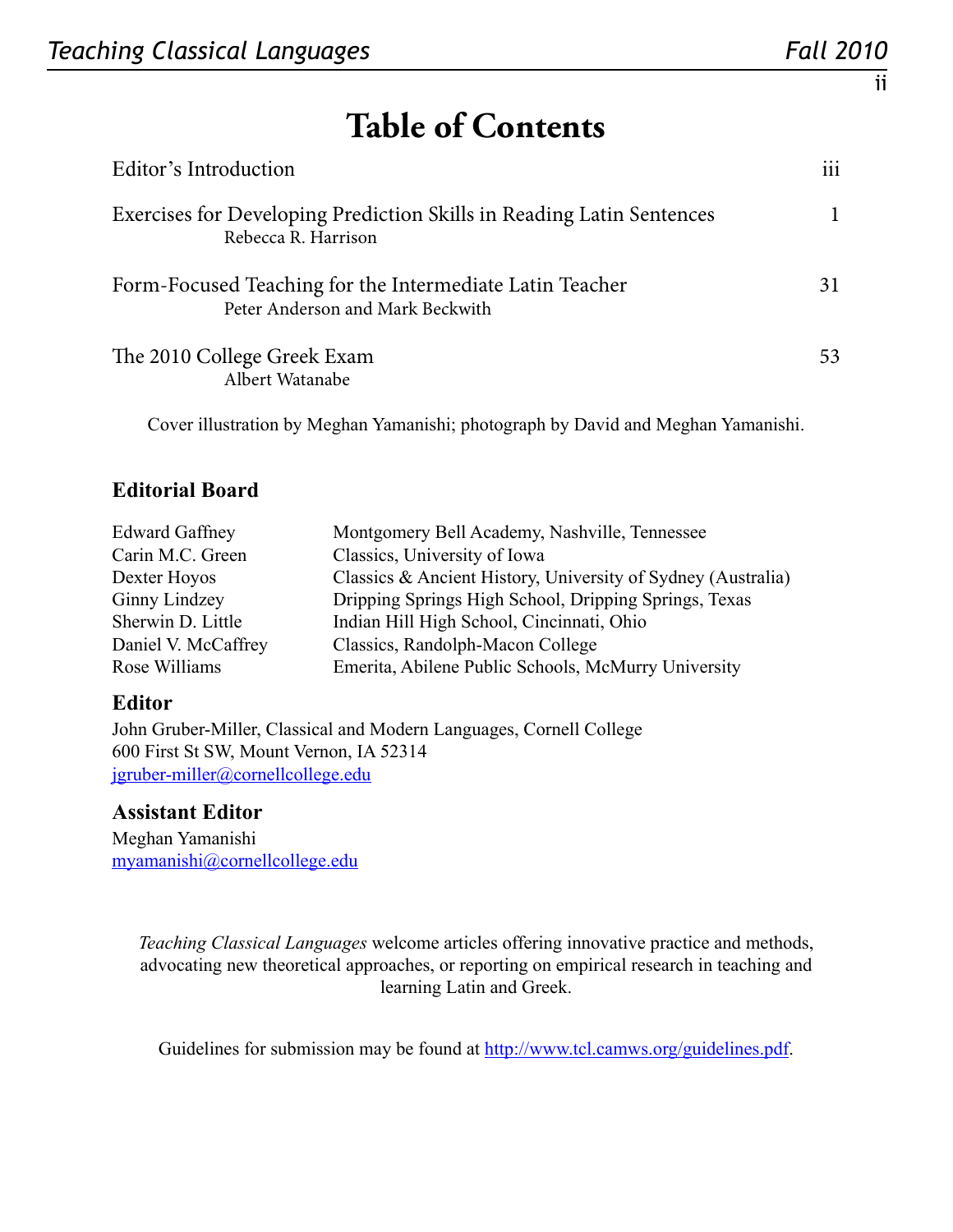### **Editor's Introduction**

### **John Gruber-Miller**

It is surely no coincidence that the three articles in this issue of *Teaching Classical Languages* address hot topics in both classical and modern language education: reading, bridging the gap between beginning and advanced level courses, and assessment. After many years focusing almost exclusively on oral communication, some modern language educators have realized that the pendulum may have swung too far and that their students have not been afforded the opportunity to receive authentic cultural discourse through the written word. In the last decade, Richard Kern, Hiram Maxim, Janet Swaffar and Katherine Arens have written key works that stress the importance of reading as a crucial component of language acquisition. Reading, they argue, is an excellent way to introduce language learners to authentic cultural discourse and to increase the range and quality of input they may receive from exclusively oral sources. Moreover, reading authentic texts is possible even in beginning language courses and does not need to be postponed until intermediate or advanced levels.

For Classicists, it may be only too easy to respond to this swing of the pendulum by saying, "I told you so." Latin and Greek teachers have long advocated reading as the primary goal for their students. But have we done a good job teaching our students to read the sophisticated texts that have been preserved for us in medieval libraries? In "Exercises for Developing Prediction Skills in Reading Latin Sentences," Rebecca Harrison offers a thought-provoking article that encourages Latin (and Greek) teachers to rethink how we teach grammatical concepts in elementary Latin. Many of us, she argues, unconsciously teach Latin grammar through English word order rather than teaching new concepts through Latin word order from the earliest stages of learning the language. Offering more than twenty different exercises, she provides Latin teachers a wealth of strategies to help students to read in Latin word order and to utilize what comes early in the sentence to predict what types of grammatical constructions are likely to come as the sentence unfolds.

A second topic that has long been an issue for language educators is the bifurcation of the language curriculum between elementary classes that emphasize grammar instruction and advanced level courses that focus on the interpretation of texts. Recently, the MLA (Report on Foreign Languages and Higher Education), Heidi Byrnes and others have deplored this divide between "skills" and "content," between "language" and "literature." In "Form-Focused Teaching for the Intermediate Latin Teacher," Peter Anderson and his student Mark Beckwith report on experiencing this same divide in the Latin curriculum at Grand Valley State University. Beckwith writes, "It was as if we could guess what the text was saying, but had forgotten why – when the meaning was obscure we did not have the resources to elicit meaning through grammar immediately at hand. By focusing on interpretation it seemed that a certain amount of grammar was lost." In order to find a balance between grammar and interpretation, the two authors developed exercises for intermediate Latin students that provide a proactive review of specific grammar and then integrate grammar within the context of reading and interpreting texts from Seneca, Catullus, and Caesar.

Finally, as pressure from the U.S. Department of Education to assess our students' progress filters down to the Higher Learning Commission and state and local school boards, we all reluctantly follow the lead of administrators and wonder whether all this culture of assessment will lead